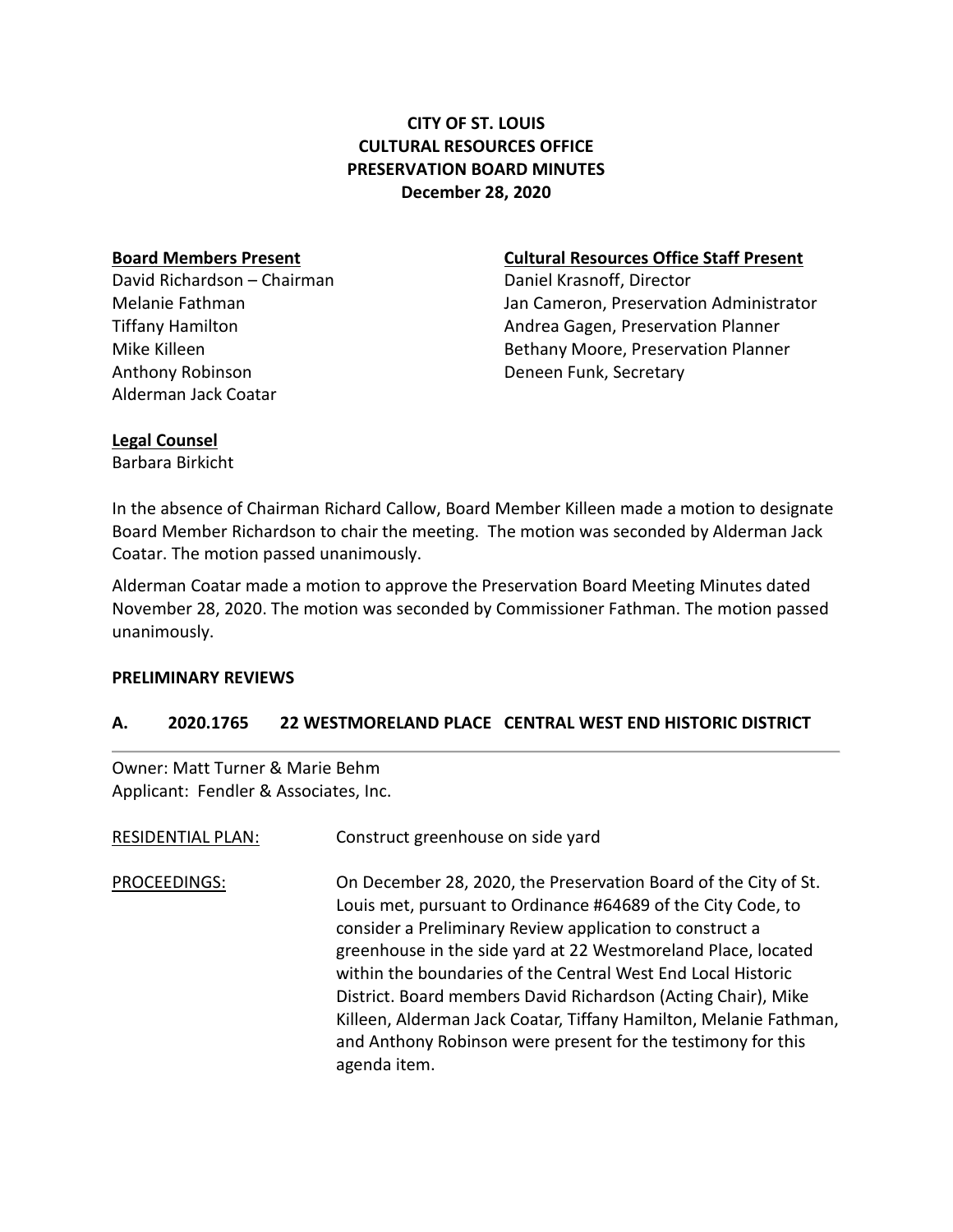|                          | Andrea Gagen of the Cultural Resources Office made a<br>presentation that considered City Ordinance #69423, which sets<br>forth the standards for the Central West End Local Historic District,<br>and in particular the sections that pertain to location and<br>accessory buildings. Ms. Gagen stated that the proposed<br>greenhouse did not comply with the standards for accessory<br>buildings in the historic district. An email from the Central West<br>End was read stating their opposition to the location of the<br>greenhouse. |
|--------------------------|----------------------------------------------------------------------------------------------------------------------------------------------------------------------------------------------------------------------------------------------------------------------------------------------------------------------------------------------------------------------------------------------------------------------------------------------------------------------------------------------------------------------------------------------|
|                          | Mat Turner and Ann Marie Behm, owners of the property,<br>testified on their own behalf. They stated they had explored other<br>location options for the greenhouse, but that the proposed<br>location worked best for them.                                                                                                                                                                                                                                                                                                                 |
| <b>FINDINGS OF FACT:</b> | The Preservation Board found that:                                                                                                                                                                                                                                                                                                                                                                                                                                                                                                           |
|                          | The proposed site for the greenhouse, 22 Westmoreland Pl., is<br>located in the Central West End Local Historic District.                                                                                                                                                                                                                                                                                                                                                                                                                    |
|                          | The proposed greenhouse does not comply with the standards<br>for location of accessory buildings, as it is not behind the back<br>edge of the house.                                                                                                                                                                                                                                                                                                                                                                                        |
|                          | Although the material and scale of the greenhouse may meet the<br>historic district standards, the location does not.                                                                                                                                                                                                                                                                                                                                                                                                                        |
|                          | The owners have limited options of where to construct the<br>greenhouse on their property.                                                                                                                                                                                                                                                                                                                                                                                                                                                   |
| <b>BOARD DECISION:</b>   | After due consideration and after weighing each piece of evidence<br>and making a determination of the credibility of the witnesses,<br>the Board has decided as to the substance and credibility of the<br>evidence and exhibits.                                                                                                                                                                                                                                                                                                           |
|                          | The Preservation Board gave Preliminary Approval to the greenhouse<br>as presented. Board Member Killeen made the motion, which was<br>seconded by Alderman Coatar. The motion passed unanimously<br>with Board Members Hamilton, Fathman, Richardson, Robinson, and<br>Alderman Coatar, voting in favor.                                                                                                                                                                                                                                    |

# **B. 2020.0944 4220 MARYLAND AVENUE / CENTRAL WEST END HISTORIC DISTRICT**

Owners: Jinzan Development LLC

Applicant/Architect: Arno Sandoval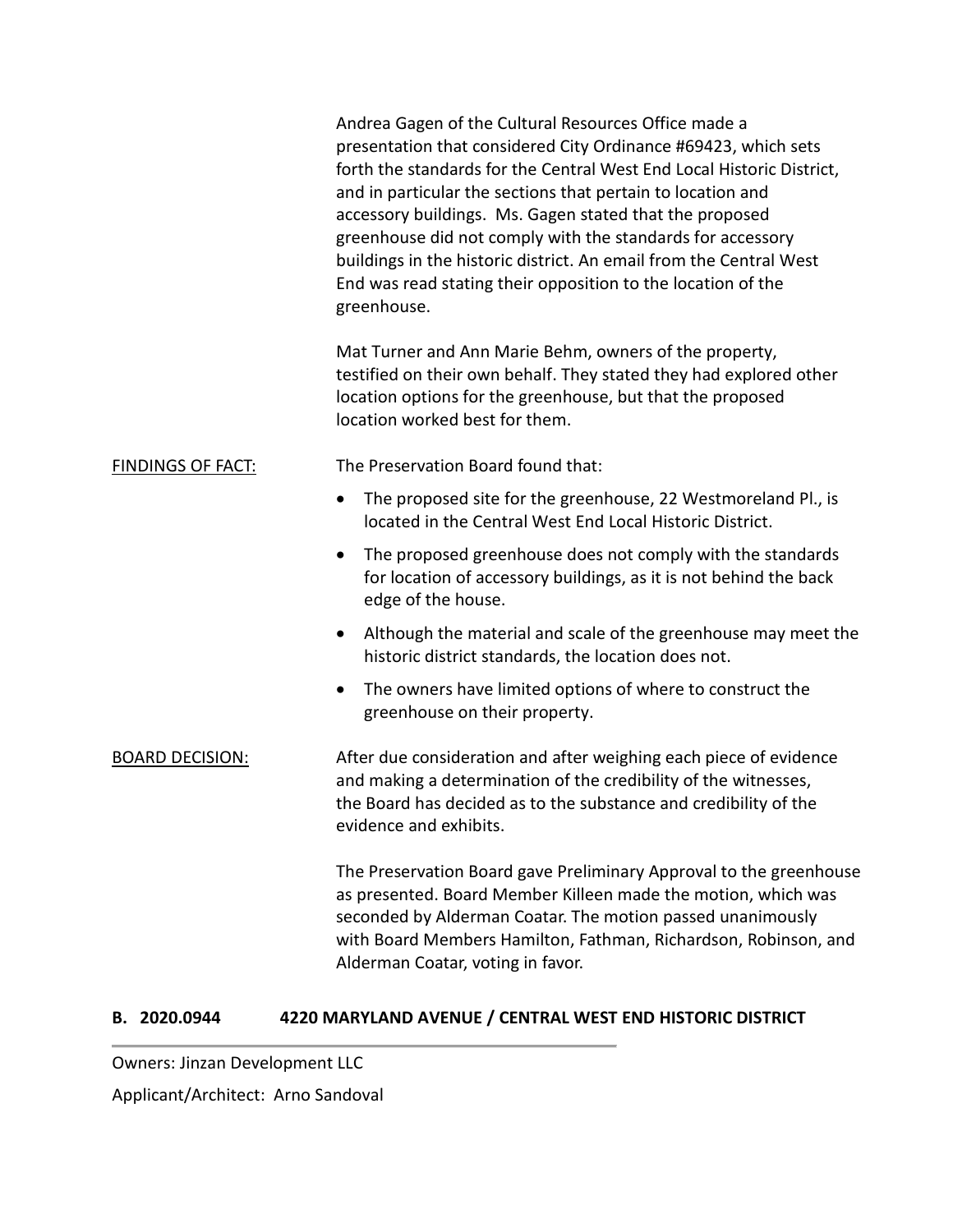RESIDENTIAL PLAN: Construct a two-story single-family house.

PROCEEDINGS: On December 28, 2020, the Preservation Board of the City of St. Louis met, pursuant to Ordinance #64689 of the City Code, to consider a preliminary review request to construct a two-story house on a narrow, vacant site at 4220 Maryland Avenue, in the Central West End District. The application was submitted by the developer and project architect, Arno Sandoval.

> Board members David Richardson (Acting Chair); Mike Killeen, Melanie Fathman, Anthony Robinson and Alderman Jack Coatar were present for the testimony for this agenda item.

Jan Cameron of the Cultural Resources Office made a presentation that examined the sections of City Ordinance #69423, Revised Rehabilitation and New Construction Standards for Ordinance #56768, the Central West End Historic District, which sets forth the standards for new construction in the Local Historic District. She testified that the project was being reviewed under the Preservation Board's Compatible New Construction Policy and procedures stipulated under that Policy had been completed. She stated that a virtual meeting had been held with the architect and developers; the Cultural Resources Office; James Dwyer of the Central West End Association; and Jeff Winserling, representative of the block association, and that the current design incorporates a response to the concerns expressed during that meeting. Ms Cameron stated that participants agreed the revisions made the design compatible with the existing neighborhood fabric and complied with the District Standards and the Policy. She recommended that the Board grant preliminary approval to the drawings as submitted at the meeting.

Arno Sandoval, Architect of the project and developer, testified on his own behalf. He outlined the changes made to the initial submission to comply with requirements.

FINDINGS OF FACT: The Preservation Board finds that:

- 4220 Maryland Avenue is located in the Central West End Local Historic District.
- The Central West End Standards for New Construction require that new buildings replicate the siting, massing, scale, street rhythm and exterior materials of adjacent buildings.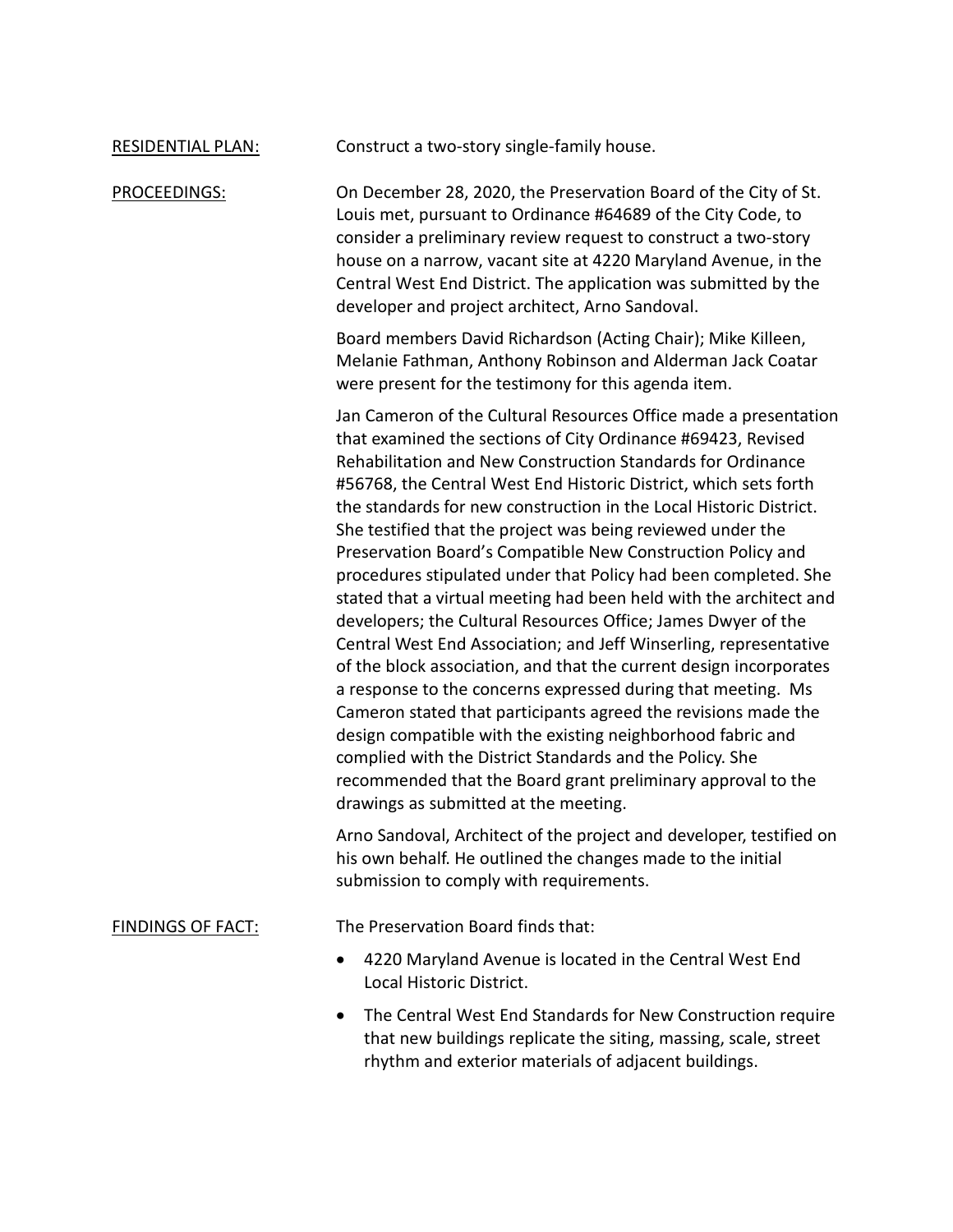• The proposal conforms to the requirements for Compatible New Construction in a contemporary design.

# CONCLUSIONS OF LAW: After due consideration and after weighing each piece of evidence and making a determination of the credibility of the witnesses, the Board has decided as to the substance and credibility of the evidence and exhibits.

The Preservation Board granted Preliminary Approval to the project as presented, with the stipulation that final design and exterior materials be reviewed and approved by the Cultural Resources Office. The motion was made by Alderman Coatar and seconded by Board Member Fathman and passed unanimously.

### **C. 2020.1762 2438 McNAIR AVENUE / BENTON PARK HISTORIC DISTRICT**

### Owner: Vince Valenza

Applicant/Architect: Killeen Studio Architects/Cori Hinterser

| <b>COMMERCIAL PLAN:</b> | Construct a one-story frame addition to an existing one-story<br>restaurant.                                                                                                                                                                                                                                                                                                                                                                                                                                                                                                                                                            |
|-------------------------|-----------------------------------------------------------------------------------------------------------------------------------------------------------------------------------------------------------------------------------------------------------------------------------------------------------------------------------------------------------------------------------------------------------------------------------------------------------------------------------------------------------------------------------------------------------------------------------------------------------------------------------------|
| PROCEEDINGS:            | On December 28, 2020, the Preservation Board of the City of St.<br>Louis met, pursuant to Ordinance #64689 of the City Code, to<br>consider a preliminary review request to construct an addition to<br>a one-story restaurant at 2438 McNair Avenue, in the Benton Park<br>Historic District. The application was submitted by the project<br>architects, Killeen Studio Architects. Mr. Killeen recused himself<br>from discussion and consideration of this item.                                                                                                                                                                    |
|                         | Board members David Richardson (Acting Chair); Mike Killeen,<br>Melanie Fathman, Anthony Robinson and Alderman Jack Coatar<br>were present for the testimony for this agenda item.                                                                                                                                                                                                                                                                                                                                                                                                                                                      |
|                         | Jan Cameron of the Cultural Resources Office made a presentation<br>that examined the sections of City Ordinance #67175, the Benton<br>Park Historic District, which sets forth the standards for new<br>construction in the Local Historic District. She also testified that she<br>had received a letter of support for the project from the Benton<br>Park Neighborhood Association. Ms Cameron further testified that,<br>although several historic pavilion structures had been submitted as<br>Model Examples, the design of the addition did not clearly follow<br>any of them and therefore did not comply with the Benton Park |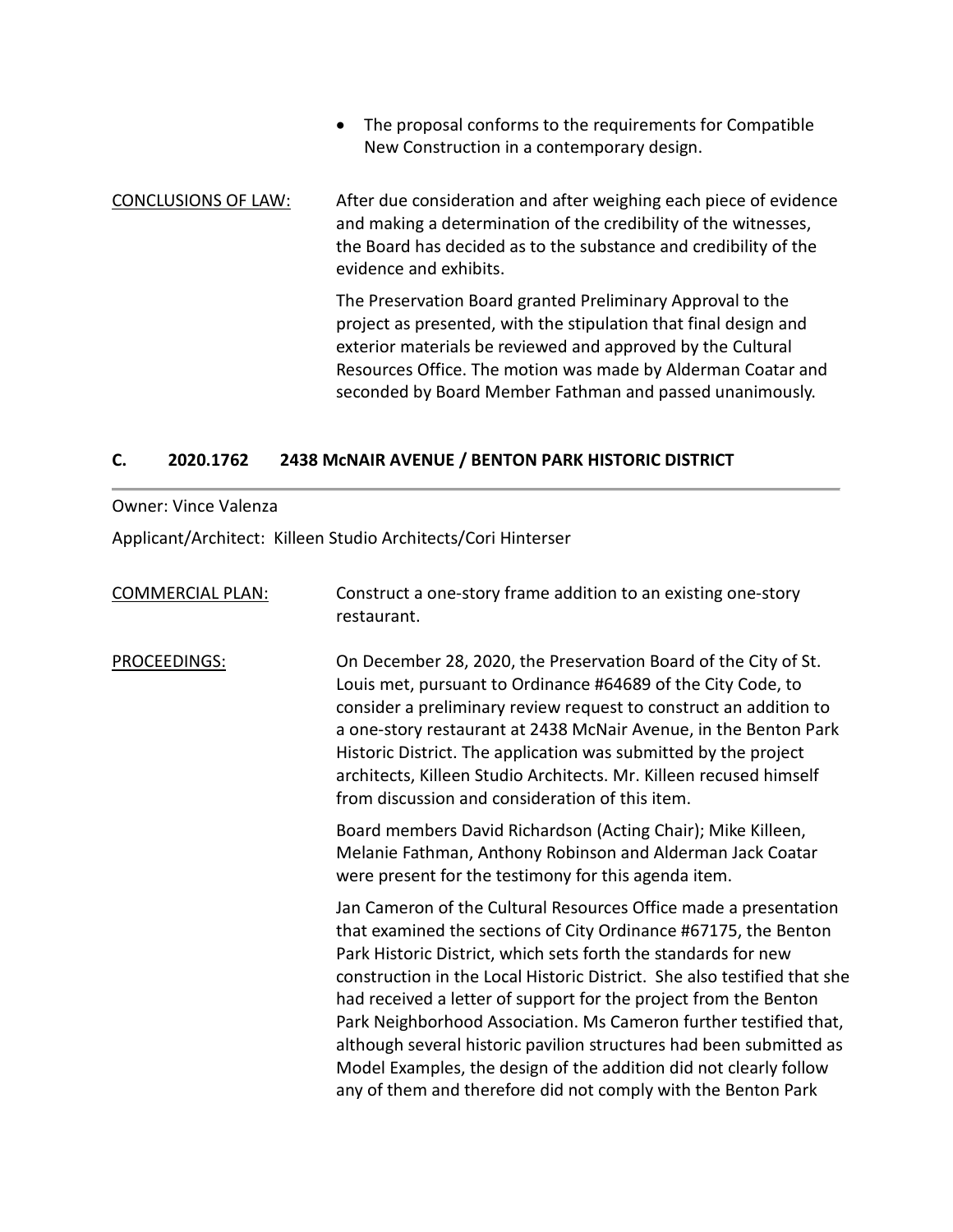Standards for additions. She recommended that the Board withhold preliminary approval at this time until the design could be revised to more closely reflect a Model Example.

Cori Hinterser of Killeen Studio Architects, made a presentation that explained the owner's need for an addition and his desire for its design to conform to the existing vocabulary of the existing building. She displayed a photo of the Schneider pavilion, which once existed hear Lafayette Square, as a Model Example for the concept of the structure.

Mike Killeen of Killeen Studio Architects, also testified on behalf of the project. He stated that it had been a challenging design problem and that although there was no specific Model Example, the idea of open beer gardens such as this would be was common historically in St. Louis.

Alderman Dan Guenther testified in support of the project. He said the neighborhood fully supported the business owner, who was a wonderful neighbor and the restaurants were an asset to Benton Park. He said the neighborhood group had review the plans and asked for a few changes that had been made.

Dan Morgan, President of the Benton Park Neighborhood Association, testified in support of the project. He said the group had asked that the owner consult surrounding neighbors and changes were made to the original design to address their concerns; now they were in full support.

# FINDINGS OF FACT: The Preservation Board finds that:

- 2438 McNair is located in the Benton Park Local Historic District.
- While no Model Example has been submitted, the necessity of the addition is clear.
- While the proposal does not comply with all requirements of the Benton Park Standards for new construction, but the design has been developed to continue the proportions and detailing of the existing storefront.
- The neighborhood and Alderman are fully in support of the project

# CONCLUSIONS OF LAW: After due consideration and after weighing each piece of evidence and making a determination of the credibility of the witnesses,